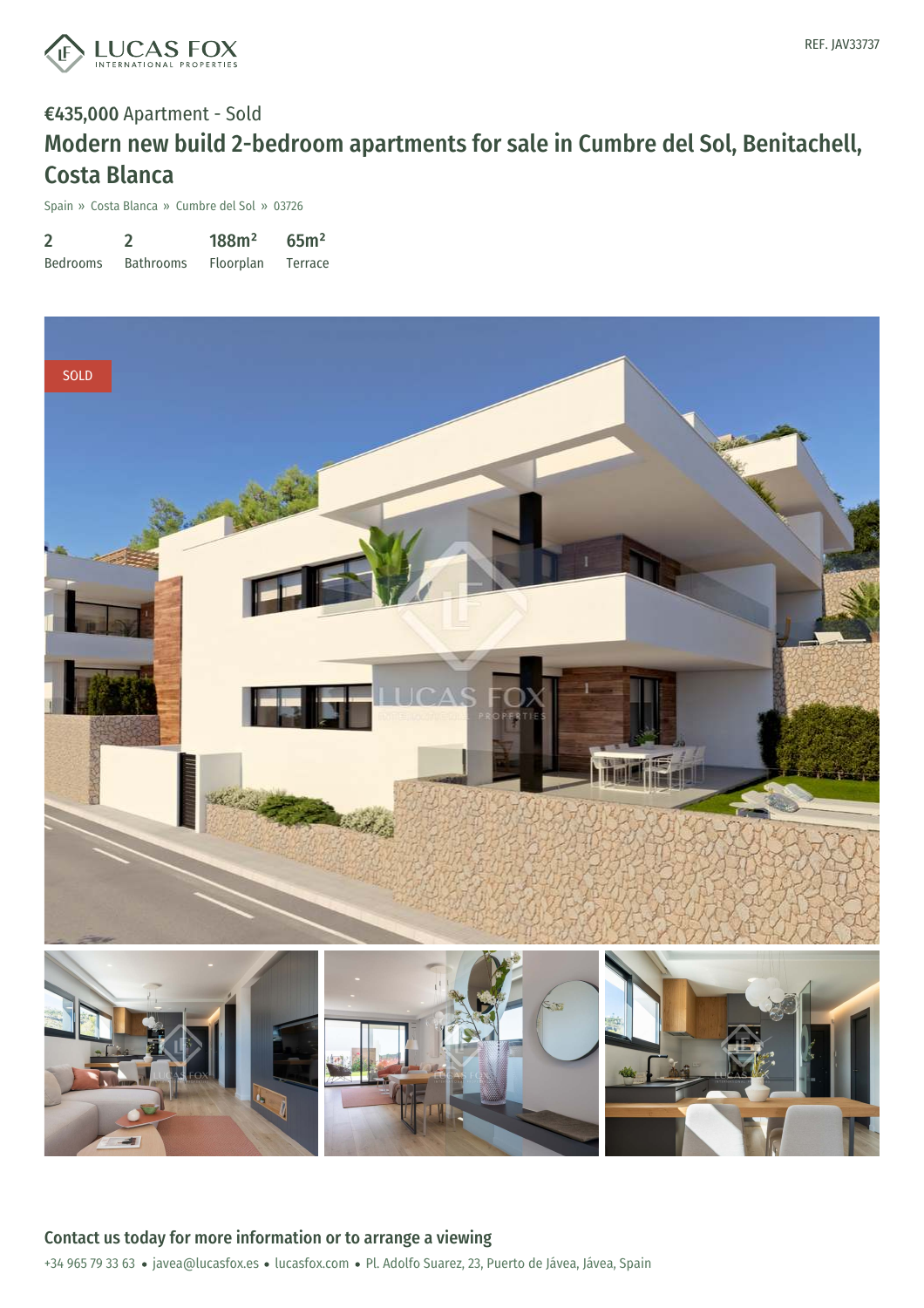

## €435,000 Apartment - Sold Modern new build 2-bedroom apartments for sale in Cumbre del Sol, Benitachell, Costa Blanca

Spain » Costa Blanca » Cumbre del Sol » 03726

2 Bedrooms 2 Bathrooms 188m² Floorplan 65m² Terrace

#### **OVERVIEW**

### New build apartments, with a modern architecture, 2 bedrooms and 2 bathrooms, kitchen open to the living room, with various models to choose from for sale in Cumbre del Sol, Costa Blanca.

These newly built apartments all enjoy outdoor spaces such as terraces, or gardens in the case of the ground floor properties and rooftop solanums in the penthouses.

The layout of the homes has been carefully designed to make the most of the space, taking advantage of the Mediterranean light and offering extra comfort in your dayto-day life.

The properties are equipped with underfloor heating, hot and cold air conditioning by ducts with a thermostat in the living room, hot water by Altherma system, electrical appliances are included and a project of decoration to give them style and warmth.

The communal areas are designed for relaxation and to enjoy as a family, with a pool surrounded by large terraces to enjoy the sun, a playground for kids, a social club, gardens and parking areas. Within a short distance to Cala del Llebeig, the heart of Moraira and all the services that the Residential Resort Cumbre del Sol is equipped with.



[lucasfox.com/go/jav33737](https://www.lucasfox.com/go/jav33737)

Mountain views, Garden, Swimming pool, Terrace, Natural light, Modernist building, Parking, Underfloor heating, Air conditioning, Alarm, Balcony, Equipped Kitchen, New build, Playground, Storage room, Views